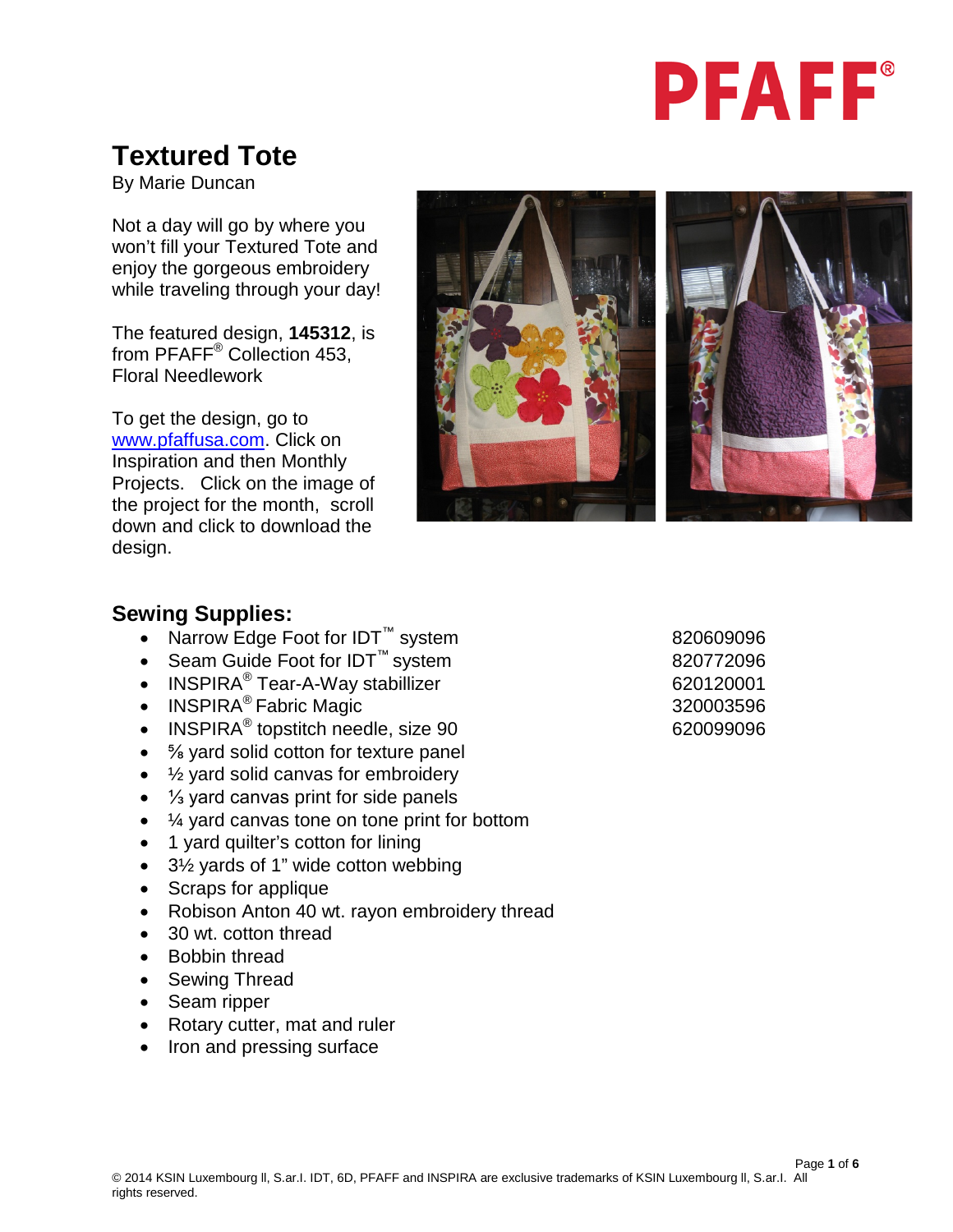

## **Cut:**

From solid cotton:

• One 20" square for texture

From solid canvas:

• One rectangle 14" long x 20" wide for embroidery

From canvas print:

• Four rectangles  $11\frac{1}{2}$ " long x  $6\frac{1}{2}$ "" wide for side panels

From tone on tone print canvas:

• Two rectangles 8" long x 20" wide for bottom

From quilter's cotton:

• 35½" long x 20" wide for lining

From cotton webbing:

- Two pieces 9¼" long
- One piece 112" long

### **Embroider:**

- 1. Prepare your PFAFF<sup>®</sup> sewing and embroidery embroidery machine for embroidery. Attach the embroidery unit and the Dynamic Spring Foot. Insert a new INSPIRA $^{\circledR}$ topstitch needle, size 90.
- 2. Thread with 30 wt. cotton thread on top and bobbin thread in the bobbin.
- 3. Toggle to **Embroidery Edit** .
- 4. Load design **145312**.
- 5. Hoop INSPIRA® Tear-A-Way stabillizer in your 360x200mm hoop.
- 6. Position the solid canvas on top of the stabilizer so that it is centered in the hoop.
- 7. Activate **Basting** and baste the fabric in place.
- 8. Follow the chart to embroider the design, adding the applique fabric as indicated. Color 1 stitches the endless registration marks and can be skipped if desired.
- 9. When embroidery is complete, clear the screen on your  $PFAFF^{\otimes}$ embroidery machine.

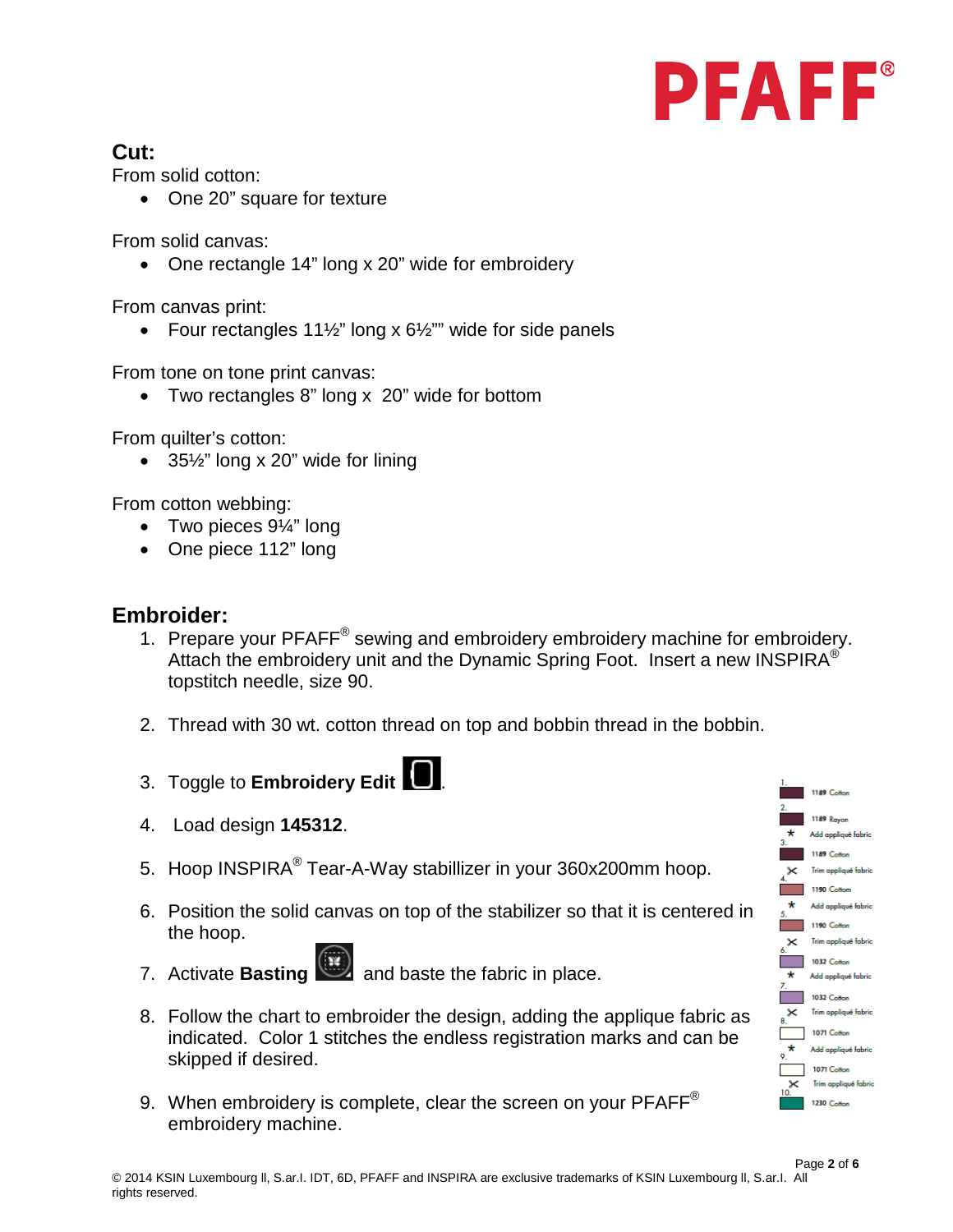

## **Create the Magic:**

You have several options to create the textured panel.

- Create an allover embroidery design using 6D™ embroidery software
- Free-motin stipple the fabric
- Sew a grid of stitches about  $\frac{1}{2}$ " apart
	- 1. Open **6D™ Embroidery**.
	- 2. Click on the **Wizard Tab**.
	- 3. Select **Quilt Block** QuiltBlock
	- 4. Select <sup>C</sup> Filled Quilt Block; No Inner Shape
	- 5. Click **Next**.
	- 6. Select shape **2**, sides, enter A= **190mm** and B=**350mm**. Leave "Include a cutline around my Quilt Block" unchecked.
	- 7. Click **Next**.



9. In options, choose **Straight** under style. Under Spacing, change the Gap to **10.0mm**. Under Stitch, chose **Running** and leave the length at **1.5mm**.



| Options      |                       |
|--------------|-----------------------|
| <b>Style</b> | Spacing               |
| C Curved     | 10.0 mm $\Rightarrow$ |
| G Straight   | Gap                   |
| Stitch       | ÷                     |
| C Running    | 1.5 <sub>mm</sub>     |
| $C$ Triple   | Length                |

- 10.Click **OK**.
- 11.Click **Finish**.

The Wizard automatically adds a line of stitching around the perimeter of the embroidery. We don't want this line because we will be embroidering two repeats of this design side by side. We need to remove it.

- 12.Click on the **Edit Tab**.
- 13.In the lower right hand corner, zoom to **100%**.



- 15.Begin at the upper left hand corner, and draw a box around the outer line as shown.
- 16. Click **Delete** X Delete

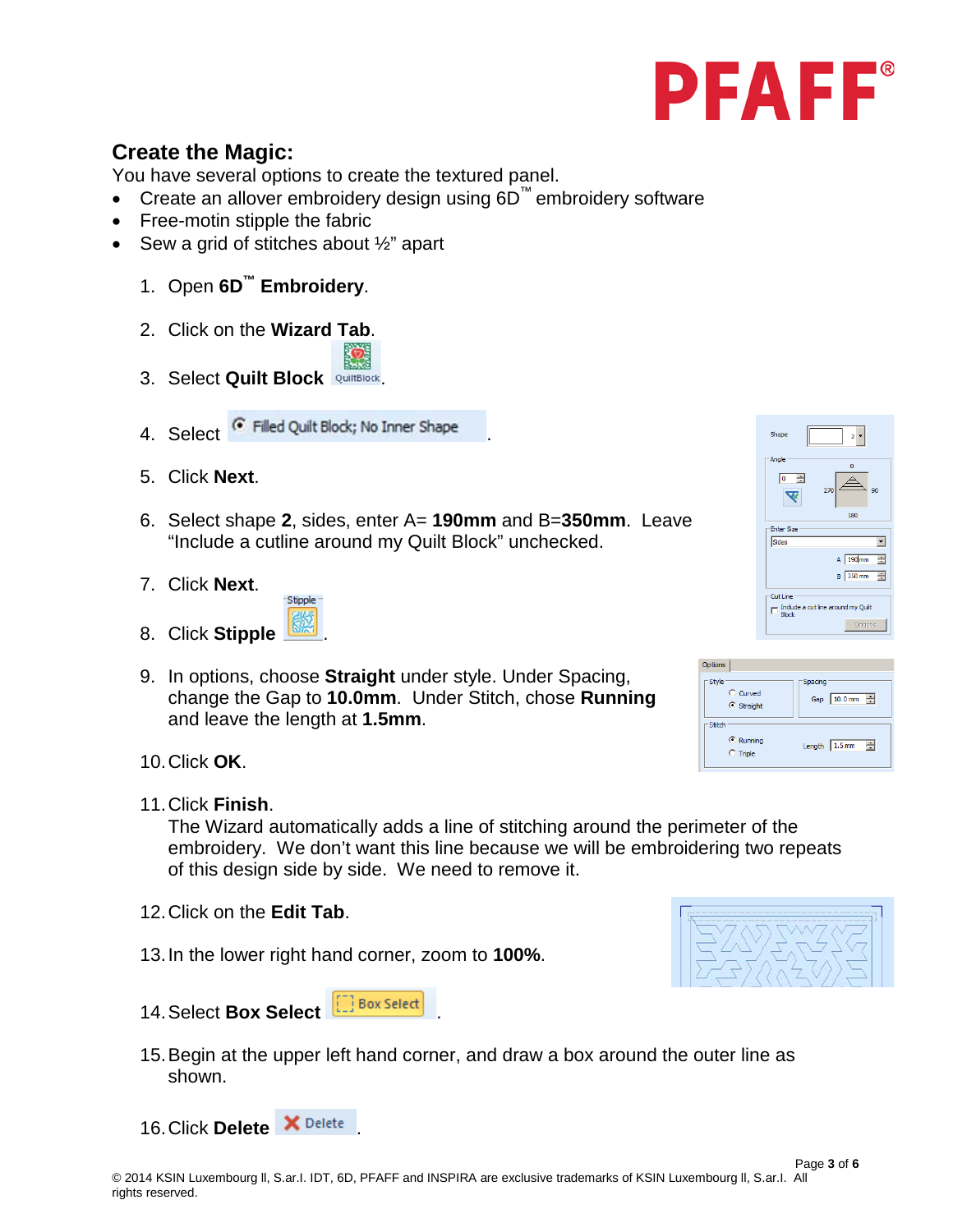

- 17.Continue selecting and deleting the outline stitches on the right side bottom and left side of the embroidery.
- 18.Click **Export**. Name the design **background.vp3**.
- 19.Send your new design to your embroidery machine.
- 20. Hoop the 20" square of solid cotton along with a single layer of INSPIRA<sup>®</sup> Fabric Magic.
- 21.Embroider the design.
- 22.Repeat, stitching a second design next to the first one.
- 23.Now, watch the magic happen! Cut away the excess Fabric Magic from around the embroidery. Place the embroidered fabric on top of a pressing surface with the Fabric Magic side up. Hold your iron above the fabric and steam. Voila!
- 24.Trim both the textured panel and the embroidered panel to  $11\frac{1}{2}$ " long x 10" wide.



#### **Sew:**

All seam allowances are ⅝".

- 1. Toggle to **Sewing Mode** . Select straight stitch **1.1.1** .
- 2. Thread with sewing thread top and bobbin.
- 3. Snap-on your Seam Guide Foot and engage the IDT™ system.
- 4. Place one of the print side panels right sides together with the embroidered panel matching the 11½" edges.
- 5. Sew using a ⅝" seam allowance. Press all seam allowances open as you sew.
- 6. In the same way, add a side panel to the other 11½" side of the embroideredy.
- 7. Repeat these steps to add side panels on each 11½" side of the textured piece.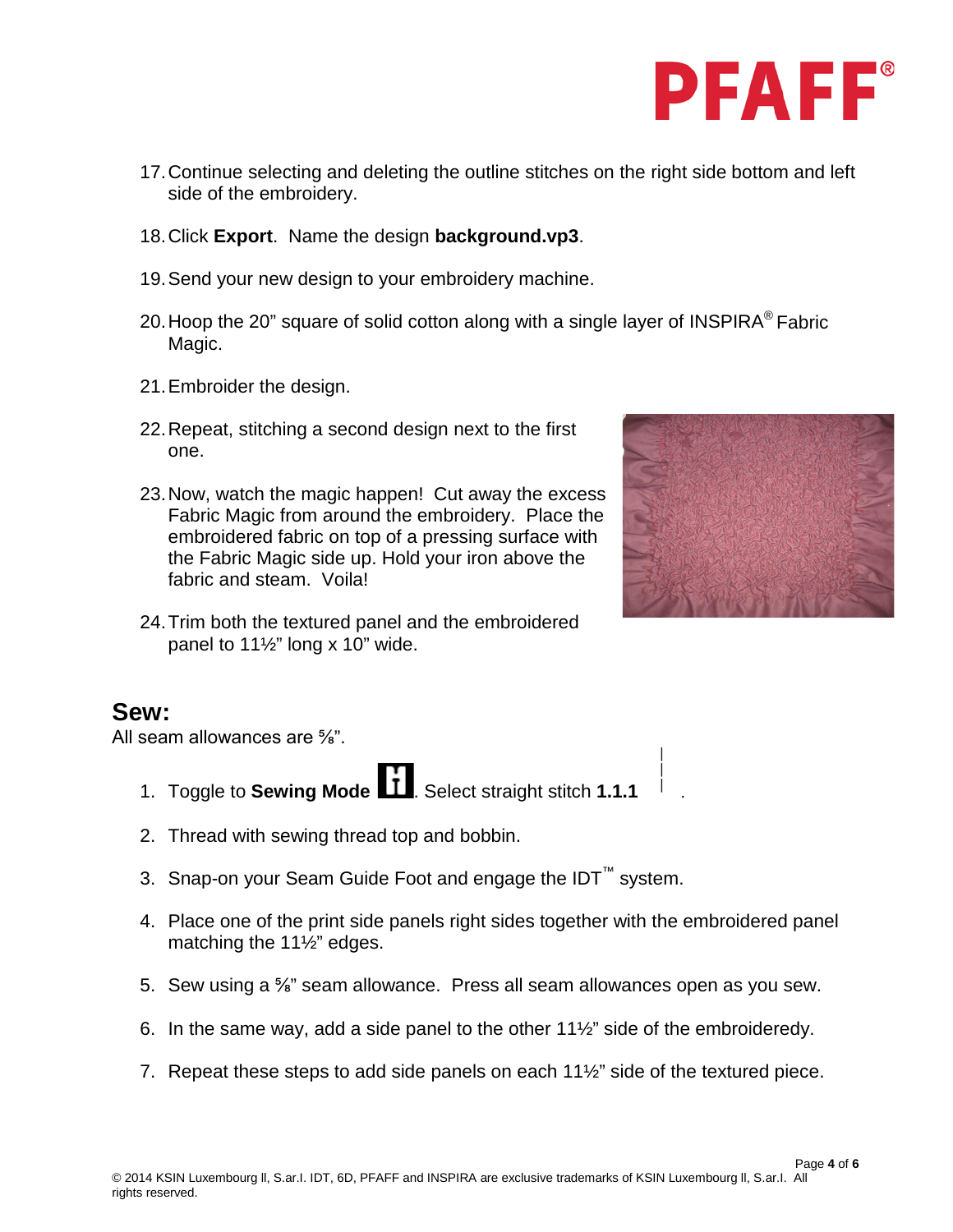

- 8. Place one 8" x 20" rectangle along the bottom of each of the panels you just assembled with right sides together; stitch.
- 9. Place the bag front and back right sides together and sew the bottom seam.
- 10.Place one of the two 9¼" long pieces of webbing over the seam between the embroidered panel and the bottom panel. It will extend approximately ¼" beyond the embroidered panel on each side.
- 11.Snap-on your Narrow Edge Foot and engage the IDT™ system.
- 12.Select straight stitch **1.1.1** . Adjust the needle to the left to **-1.5**.
- 13.Sew the first edge of the webbing in place.
- 14.Touch **Mirror Image side to side** to bring the needle to the right. Starting at the same end, sew the other side of the webbing in place.
- 15.Repeat, adding the other 9¼" long piece of webbing over the seam between the texture and the bottom.
- 16.Place the tote flat on a table. Place the webbing over one of the seams between the embroidered panel and the side panel, extending across the bottom and over the seam between the texture panel and the side panel. Mark the edges of the webbing along the bottom seam as shown.



- 17.Using your seam ripper, open the seam between the marks.
- 18.Insert the two cut ends of the webbing into the opening in the seam with ½" or so of the webbing extending inside. Be sure the webbing is not twisted. It may help to pin it as it will be, to ensure it is not twisted.
- 19.Stitch the seam closed, catching the webbing in place. Press that seam open again.
- 20.Stitch the webbing, beginning at the opening, and stitching until you reach 1" from the top edge. Stop, pivot, sewing across the webbing over to the other side. Continue sewing down across the bottom and back up the other side until you are 1" from the other top edge. Pivot, sew across the webbing and back to the beginning point.
- 21.Remove the bag from the machine and with the loose webbing, fold to determine the half way point. Mark with a pin.